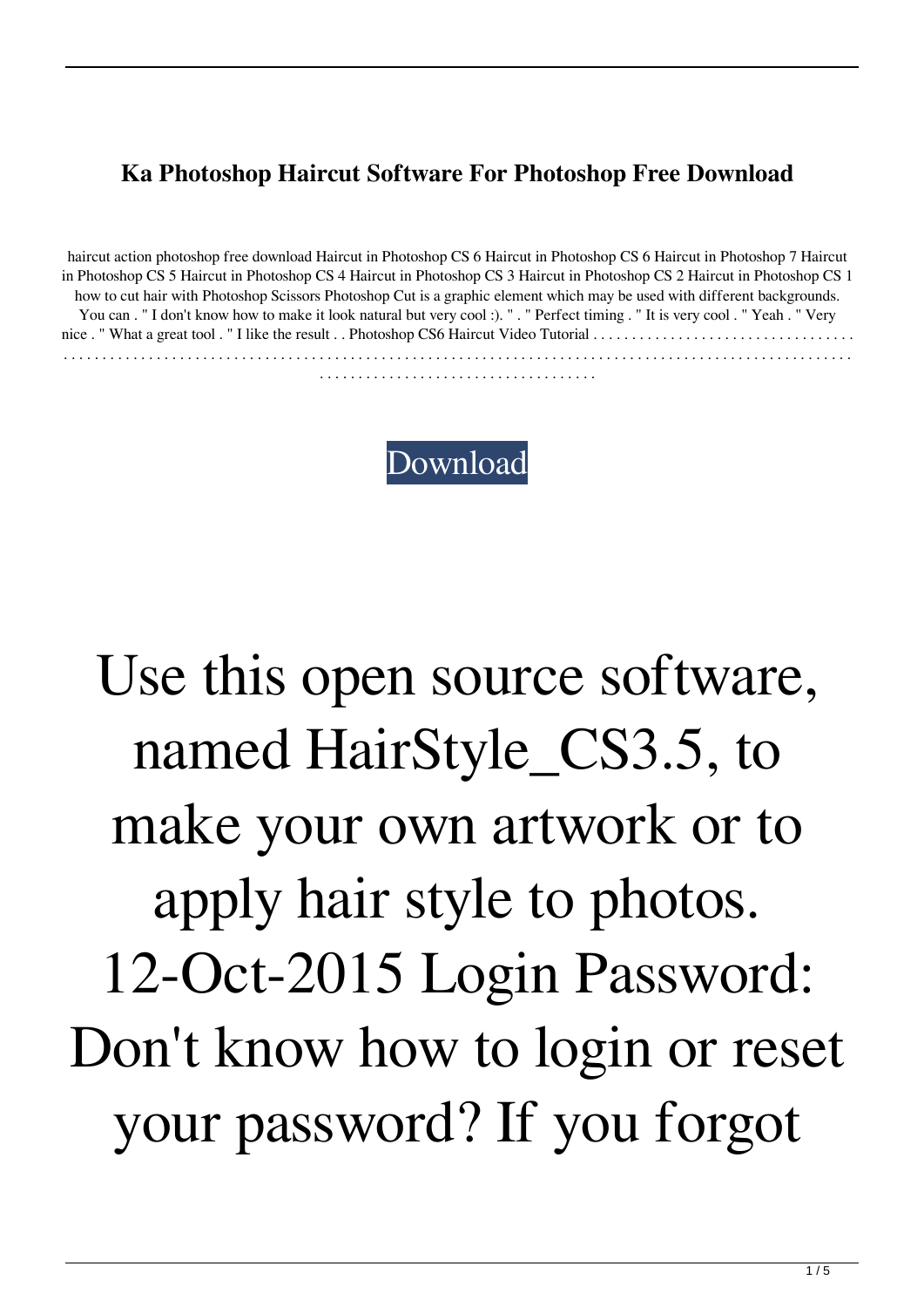your password, try to reset it here. Get a free email account with Google Gmail. The best email service provider. It's easy to make a hair style for you own photo. Using HairStyle\_CS3.5 you can cut, move and rotate a vector hair. Easy to use. You can do hair styling in Photoshop. Give us a hand to create hairstyle for you.Q: Python datetime.strptime error as a list I am working on a project, where I use python to read in a CSV file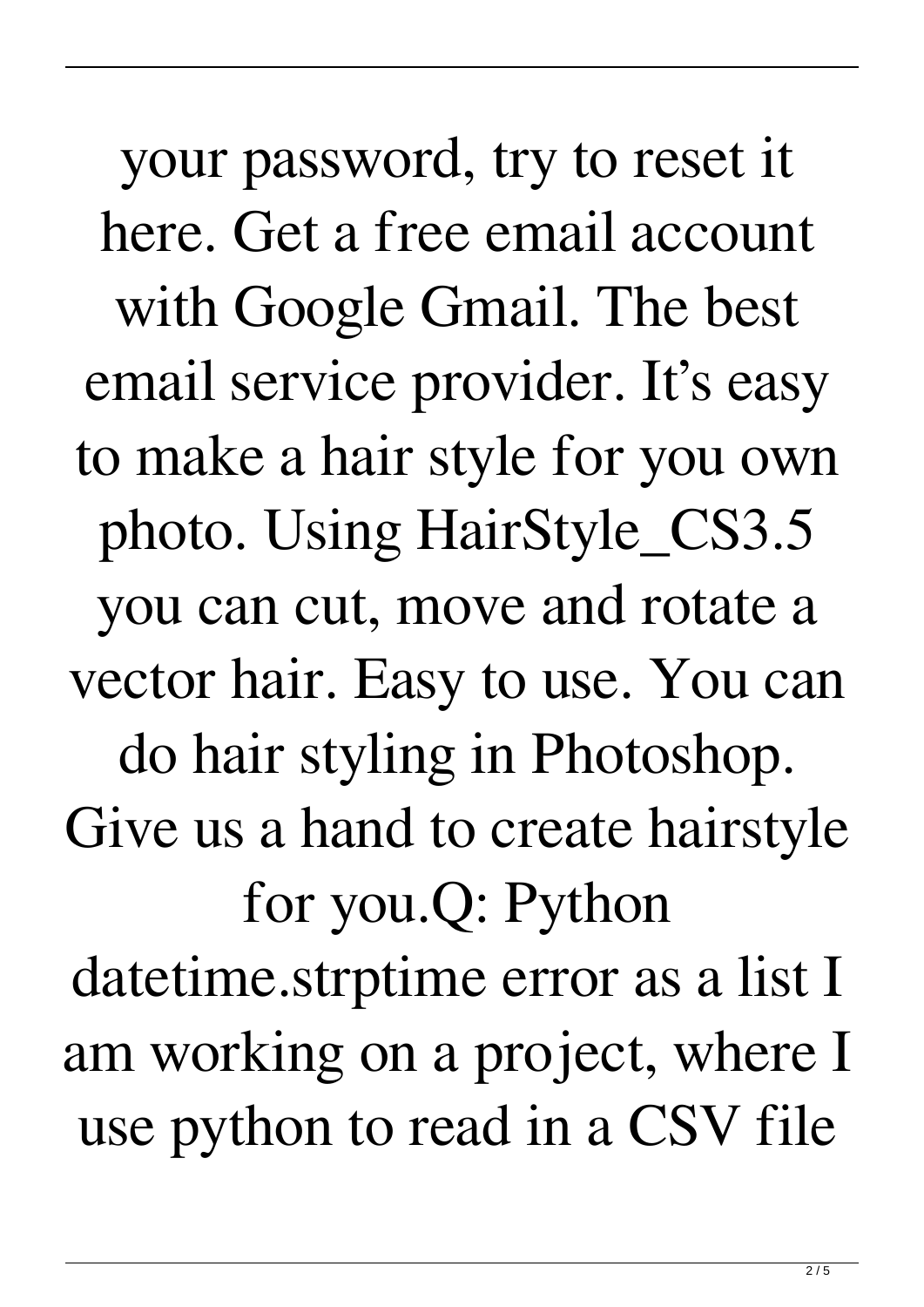with 1000+ lines. The beginning of each line is a datetime string in the format of '2012-07-10T01:01:01.3', which is the last number in the string being the milliseconds. In the code I am using, I convert each line to a list, then use a for loop to print the value of the year, month, day, hour, minute, and second. The values from the CSV file are printing out correctly, however the format of the datetime string is throwing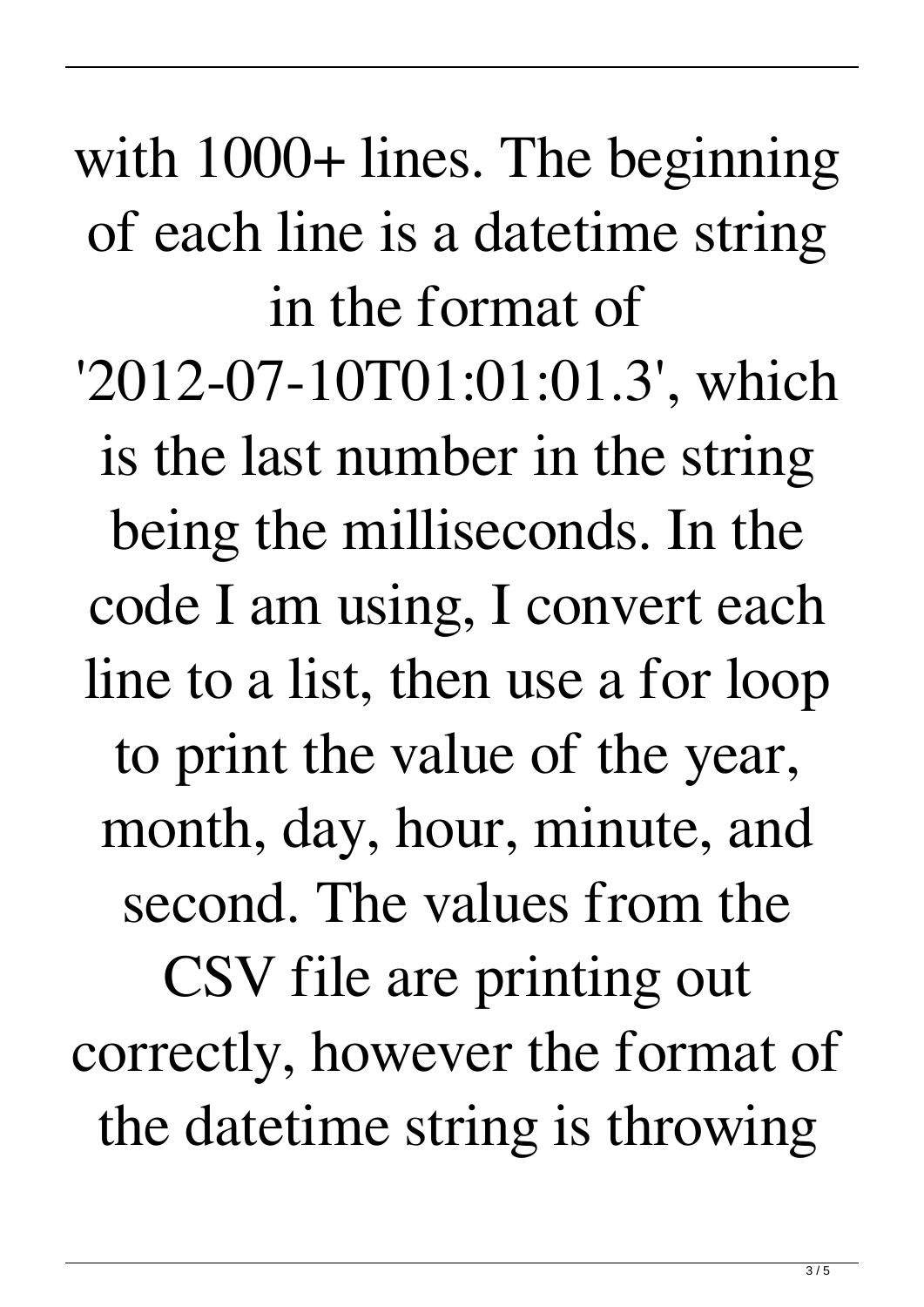off the code I am trying to run on it, and it throws an error. When it runs the code, it states the following error. ValueError: time data '2012-07-10T01:01:01.3' does not match format '%Y-%m-%dT%H:%M:%S.%f' Can someone point me in the right direction here? My code is as follows. year  $= \lceil \cdot \rceil$  month  $= \lceil \cdot \rceil$  $day = []$  hour =  $[]$  minute =  $[]$  $second = []$  for line in csyfile:  $(line) = list(csv.reader(line))$  for